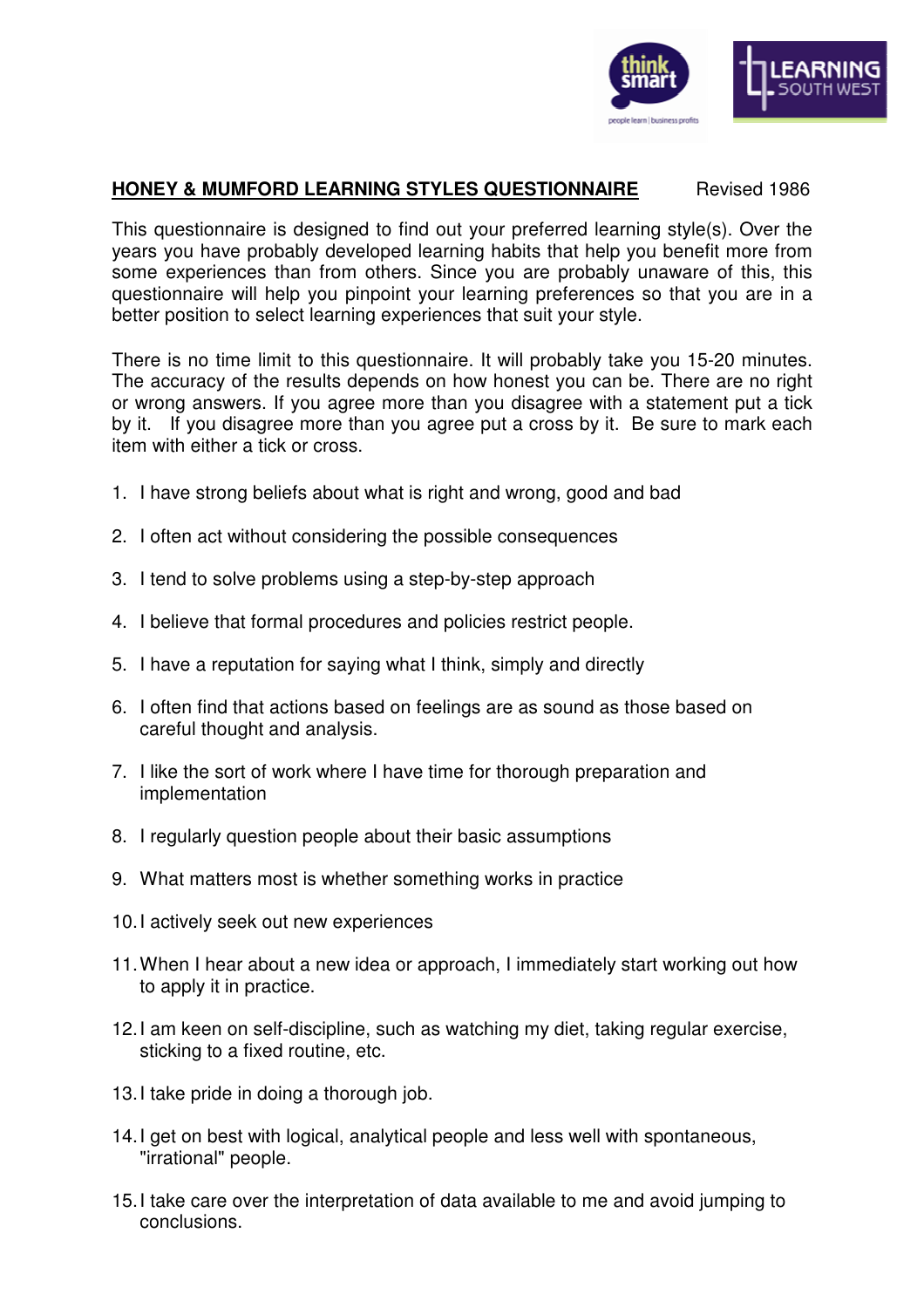- 16. I like to reach a decision carefully after weighing up many alternatives.
- 17. I'm attracted more to novel, unusual ideas than to practical ones.
- 18. I don't like disorganised things and prefer to fit things into a coherent pattern.
- 19. I accept and stick to laid-down procedures and policies so long as I regard them as an efficient way of getting the job done.
- 20. I like to relate my actions to a general principle.
- 21. In discussions I like to get straight to the point.
- 22. I tend to have distant, rather formal relationships with people at work.
- 23. I thrive on the challenge of tackling something new and different.
- 24. I enjoy fun-loving, spontaneous people.
- 25. I pay meticulous attention to detail before coming to a conclusion
- 26. I find it difficult to produce ideas on impulse.
- 27. I believe in coming to the point immediately.
- 28. I am careful not to jump to conclusions too quickly.
- 29. I prefer to have as many sources of information as possible; the more data to think over the better.
- 30. Flippant people who don't take things seriously enough usually irritate me.
- 31. I listen to other people's points of view before putting my own forward.
- 32. I tend to be open about how I'm feeling.
- 33. In discussions, I enjoy watching the manoeuvrings of the other participants
- 34. I prefer to respond to events on a spontaneous, flexible basis rather than plan things out in advance.
- 35. I tend to be attracted to techniques such as network analysis, flow charts, branching programmes, contingency planning, etc.
- 36. It worries me if I have to rush out a piece of work to meet a tight deadline.
- 37. I tend to judge people's ideas on their practical merits.

Greater Expectations, Smart Business Coaching Course, Session 4 Optional Material **Page 2** 38. Quiet, thoughtful people tend to make me feel uneasy.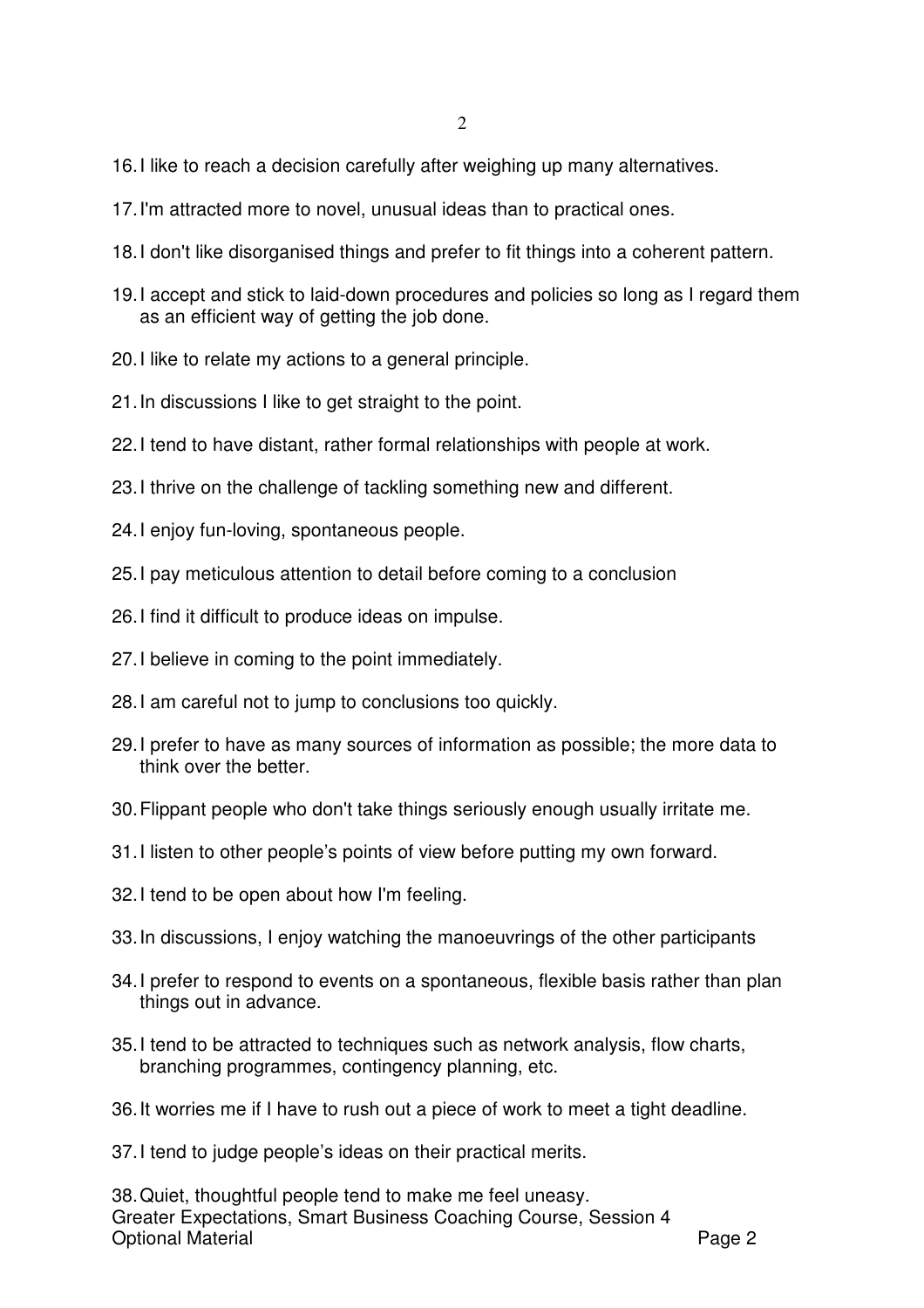- 39. People who want to rush things often irritate me.
- 40. It is more important to enjoy the present moment than to think about the past or future.
- 41. I think that decisions based on a thorough analysis of all the information are sounder than those based on intuition.
- 42. I tend to be a perfectionist.
- 43. In discussions I usually produce lots of spontaneous ideas.
- 44. In meetings I put forward practical realistic ideas.
- 45. More often than not, rules are there to be broken.
- 46. I prefer to stand back from a situation and consider all the perspectives.
- 47. I can often see inconsistencies and weaknesses in other people's arguments.
- 48. On balance I talk more than I listen.
- 49. I can often see better, more practical ways to get things done.
- 50. I think written reports should be short and to the point.
- 51. I believe that rational, logical thinking should win the day.
- 52. I tend to discuss specific things with people rather than engaging in social discussion.
- 53. I like people who approach things realistically rather than theoretically.
- 54. In discussions I get impatient with irrelevancies and digressions.
- 55. If I have a report to write I tend to produce lots of drafts before settling on the final version.
- 56. I am keen to try things out to see if they work in practice.
- 57. I am keen to reach answers via a logical approach.
- 58. I enjoy being the one that talks a lot.
- 59. In discussions I often find I am the realist, keeping people to the point and avoiding wild speculations.
- 60. I like to ponder many alternatives before making up my mind.

Greater Expectations, Smart Business Coaching Course, Session 4 Optional Material **Page 3**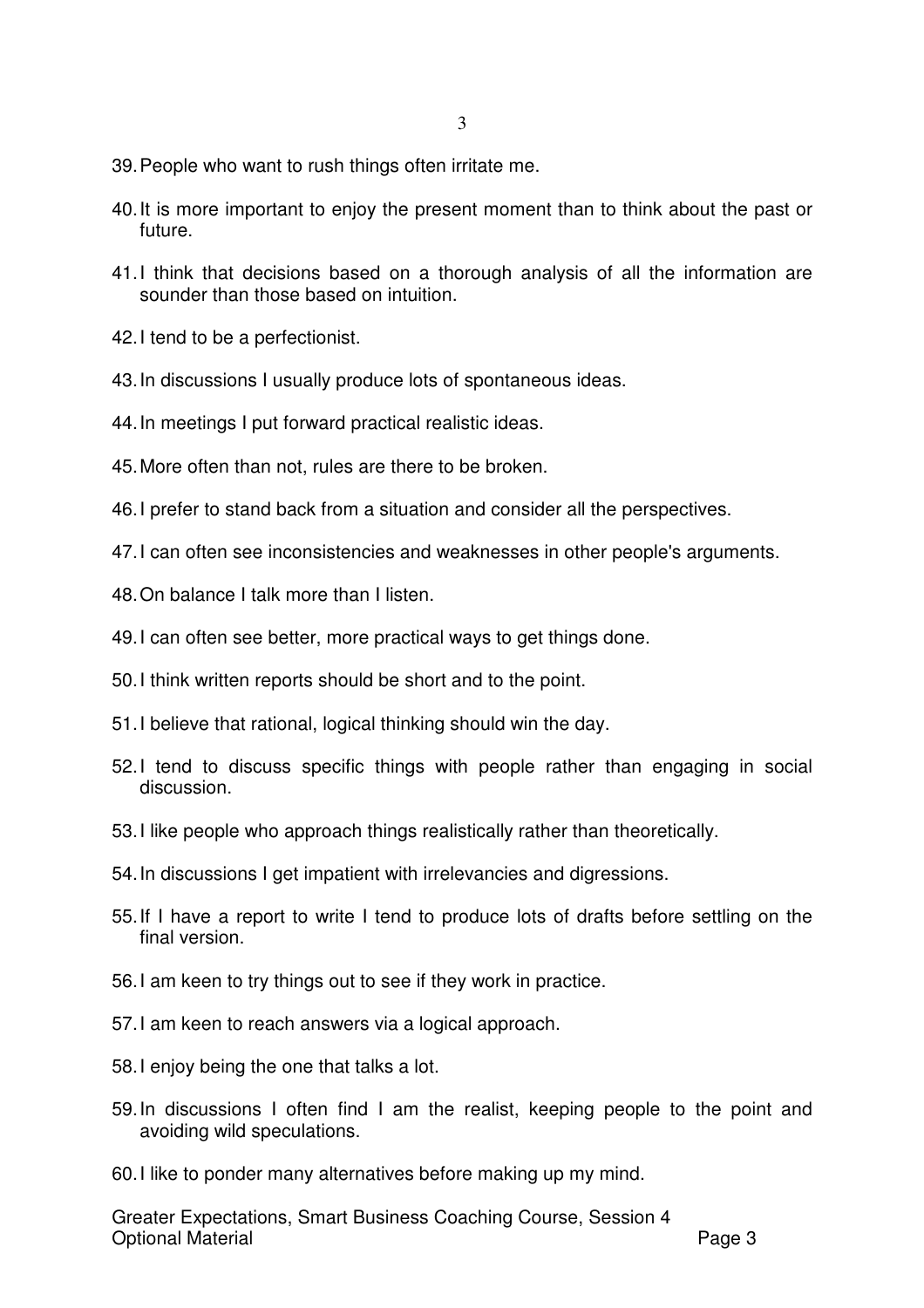- 61. In discussions with people I often find I am the most dispassionate and objective.
- 62. In discussions I'm more likely to adopt a "low profile" than to take the lead and do most of the talking.
- 63. I like to be able to relate current actions to a longer-term bigger picture.
- 64. When things go wrong I am happy to shrug it off and "put it down to experience"
- 65. I tend to reject wild, spontaneous ideas as being impractical
- 66. It's best to think carefully before taking action.
- 67. On balance I do the listening rather than the talking.
- 68. I tend to be tough on people who find it difficult to adopt a logical approach.
- 69. Most times I believe the end justifies the means.
- 70. I don't mind hurting people's feelings so long as the job gets done
- 71. I find the formality of having specific objectives and plans stifling.
- 72. I'm usually one of the people who puts life into a party.
- 73. I do whatever is expedient to get the job done.
- 74. I quickly get bored with methodical, detailed work.
- 75. I am keen on exploring the basic assumptions, principles and theories underpinning things and events.
- 76. I'm always interested to find out what people think.
- 77. I like meetings to be run on methodical lines, sticking to laid down agenda, etc.
- 78. I steer clear of subjective or ambiguous topics.
- 79. I enjoy the drama and excitement of a crisis situation.
- 80. People often find me insensitive to their feelings.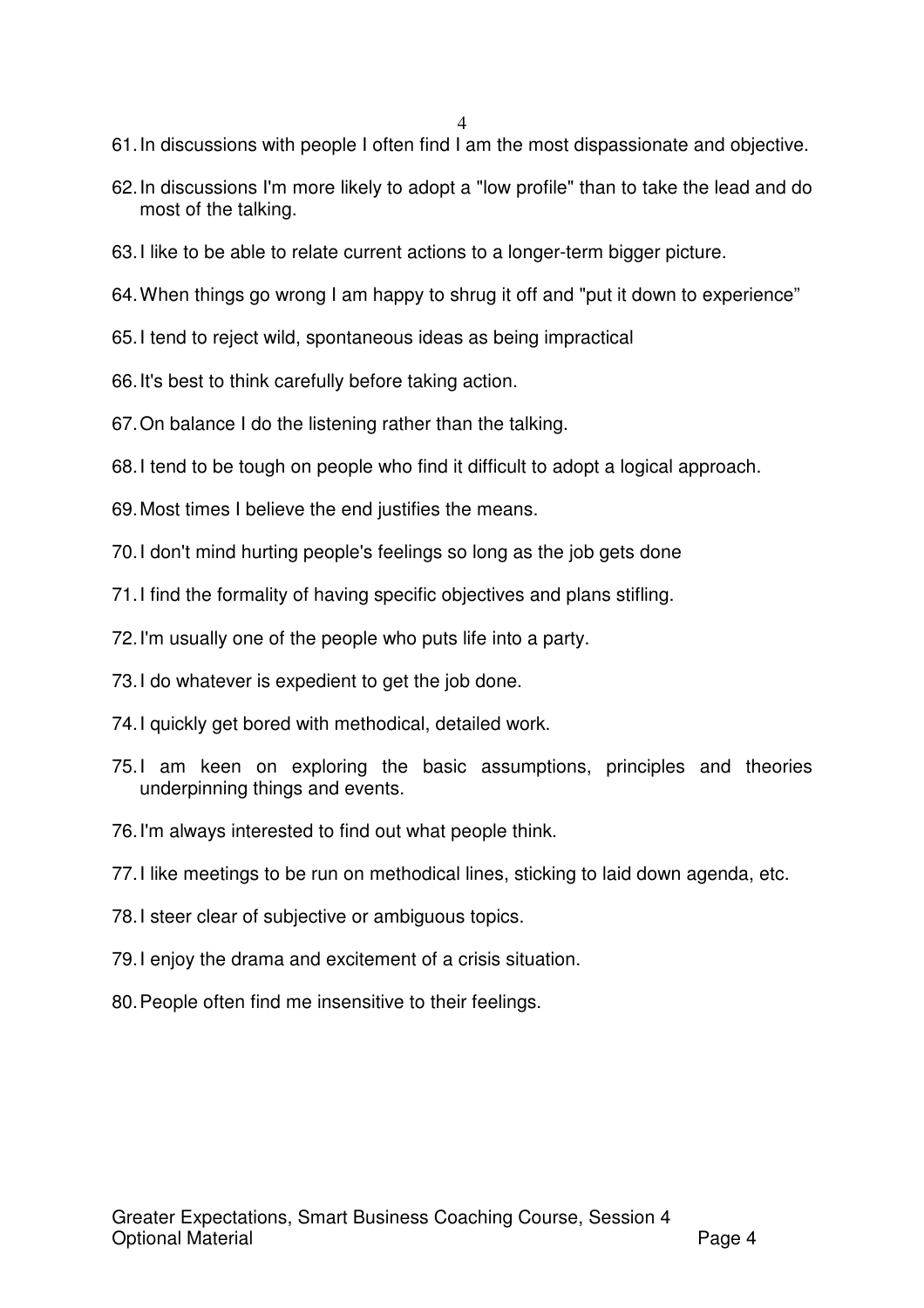# **Honey & Mumford Learning Styles Questionnaire – Scoring your Answers**

You score one point for each item that you ticked in the questionnaire.

Simply indicate on the lists below which items were ticked and add them up in each column.

| <b>Activist</b>         | Reflector | <b>Theorist</b> | <b>Pragmatist</b> |
|-------------------------|-----------|-----------------|-------------------|
| $\overline{c}$          | 7         | 1               | 5                 |
| $\overline{\mathbf{4}}$ | 13        | 3               | 9                 |
| 6                       | 15        | 8               | 11                |
| 10                      | 16        | 12              | 19                |
| 17                      | 25        | 14              | 21                |
| 23                      | 28        | 18              | 27                |
| 24                      | 29        | 20              | 35                |
| 32                      | 31        | 22              | 37                |
| 34                      | 33        | 26              | 44                |
| 38                      | 36        | 30              | 49                |
| 40                      | 39        | 42              | 50                |
| 43                      | 41        | 47              | 53                |
| 45                      | 46        | 51              | 54                |
| 48                      | 52        | 57              | 56                |
| 58                      | 55        | 61              | 59                |
| 64                      | 60        | 63              | 65                |
| 71                      | 62        | 68              | 69                |
| 72                      | 66        | 75              | 70                |
| 74                      | 67        | 77              | 73                |
| 79                      | 76        | 78              | 80                |
|                         |           |                 |                   |
| <b>Totals</b>           |           |                 |                   |

(You can score up to a maximum of 20 in each column)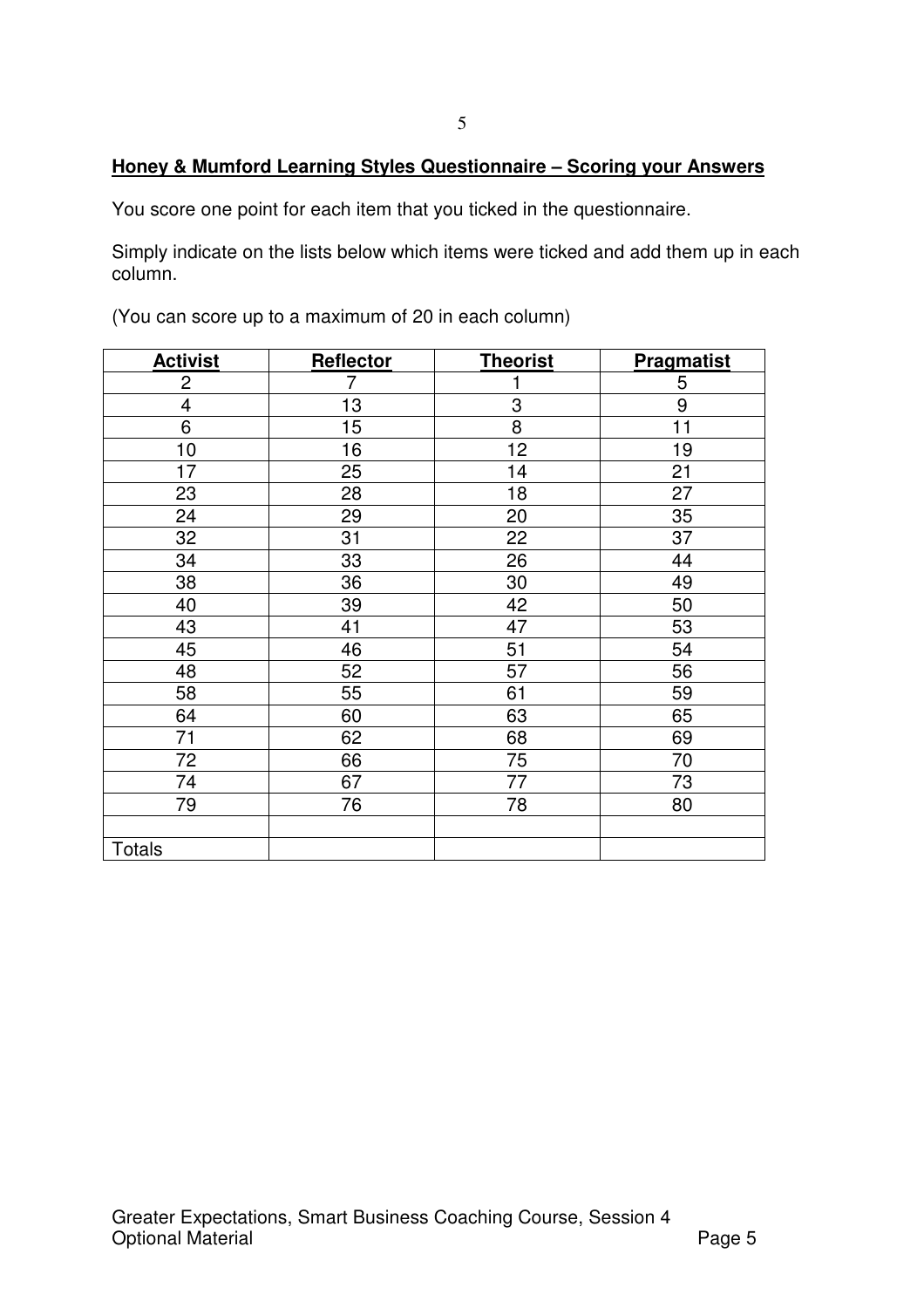## **Honey & Mumford Learning Styles Questionnaire**

# **UNDERSTANDING YOUR QUESTIONNAIRE RESULTS**

Since the maximum score for each style is twenty, at first sight you might conclude that the highest of your four scores indicates your predominant learning style. This, however, is not necessarily so. Before coming to a conclusion you need to view your scores in relation to those obtained by other people who have completed the questionnaire. These general 'norms', as they are called, are based on the scores obtained by well over a thousand people.

The norms are calculated on the scores obtained by:

- A The highest scoring 10% of people<br>B The next 20% of people
- The next 20% of people
- C The middle 40% of people
- D The next 20% of people<br>F The lowest scoring 10%
- The lowest scoring 10% of people

|            | Very<br>Strong<br>Preference | Strong    | Moderate<br>Preference Preference | Low<br>Preference | Very Low<br>Preference |
|------------|------------------------------|-----------|-----------------------------------|-------------------|------------------------|
| Activist   | 13-20                        | $11 - 12$ | $7 - 10$                          | $4-6$             | $0 - 3$                |
| Reflector  | $18 - 20.$                   | $15 - 17$ | $12 - 14$                         | $9 - 11$          | $0 - 8$                |
| Theorist   | 16-20                        | $14 - 15$ | $11 - 13$                         | $8 - 10$          | $0 - 7$                |
| Pragmatist | 17-20                        | $15 - 16$ | 12-14                             | $9-II$            | $0 - 8$                |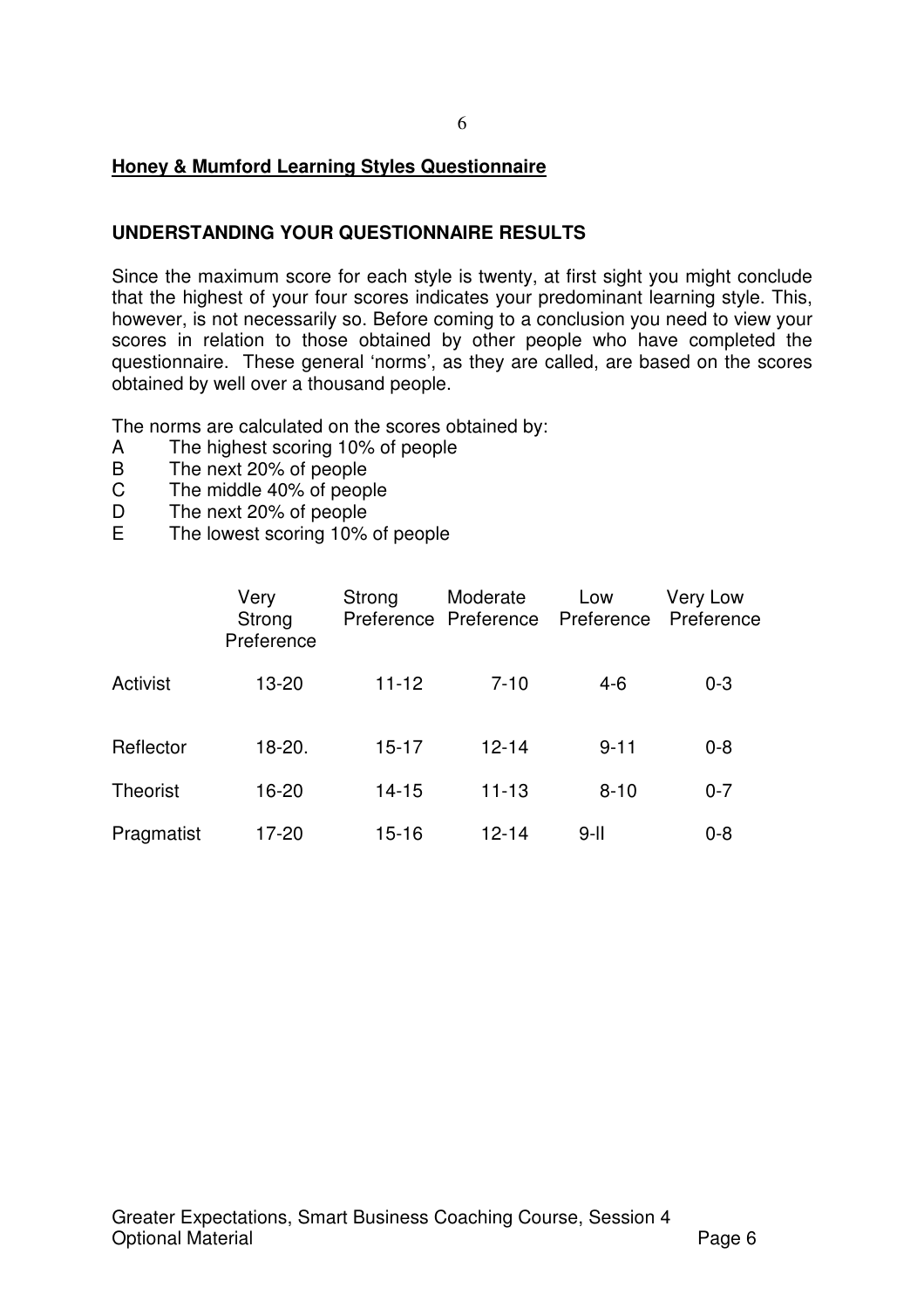#### 7 **Learning Styles Questionnaire - Scoring Your Answers**

You score one point for each item you ticked in the questionnaire.

Simply indicate on the lists below which items were ticked and add them

up in each column. column).

(You can score up to a maximum of 20 in each

| <b>Activist</b><br>2 | <b>Reflector</b><br>7 | <b>Theorist</b><br>1 | pragmatist<br>5 |
|----------------------|-----------------------|----------------------|-----------------|
| 4                    | 13                    | 3                    | 9               |
| 6                    | 15                    | 8                    | 11              |
| 10                   | 16                    | 12                   | 19              |
| 17                   | 25                    | 14                   | 21              |
| 23                   | 28                    | 18                   | 27              |
| 24                   | 29                    | 20                   | 35              |
| 32                   | 31                    | 22                   | 37              |
| 34                   | 33                    | 26                   | 44              |
| 38                   | 36                    | 30                   | 49              |
| 40                   | 39                    | 42                   | 50              |
| 43                   | 41                    | 47                   | 53              |
| 45                   | 46                    | 51                   | 54              |
| 48                   | 52                    | 57                   | 56              |
| 58                   | 55                    | 61                   | 59              |
| 64                   | 60                    | 63                   | 65              |
| 71                   | 62                    | 68                   | 69              |
| 72                   | 66                    | 75                   | 70              |
| 74                   | 67                    | 77                   | 73              |
| 79                   | 76                    | 78                   | 80              |

Totals

The Learning Style Questionnaire helps to detect learning style preferences. Essentially there are four types:

Activist: I'll try anything once Reflector: I'd like time to think about this. Theorist: How does this fit with that? Pragmatist: How can I apply this in practice?

Each style equips you to carry out a different stage in the learning cycle. Having all four styles comfortably within your repertoire thus equips you best for the total

Greater Expectations, Smart Business Coaching Course, Session 4 Optional Material **Page 7**